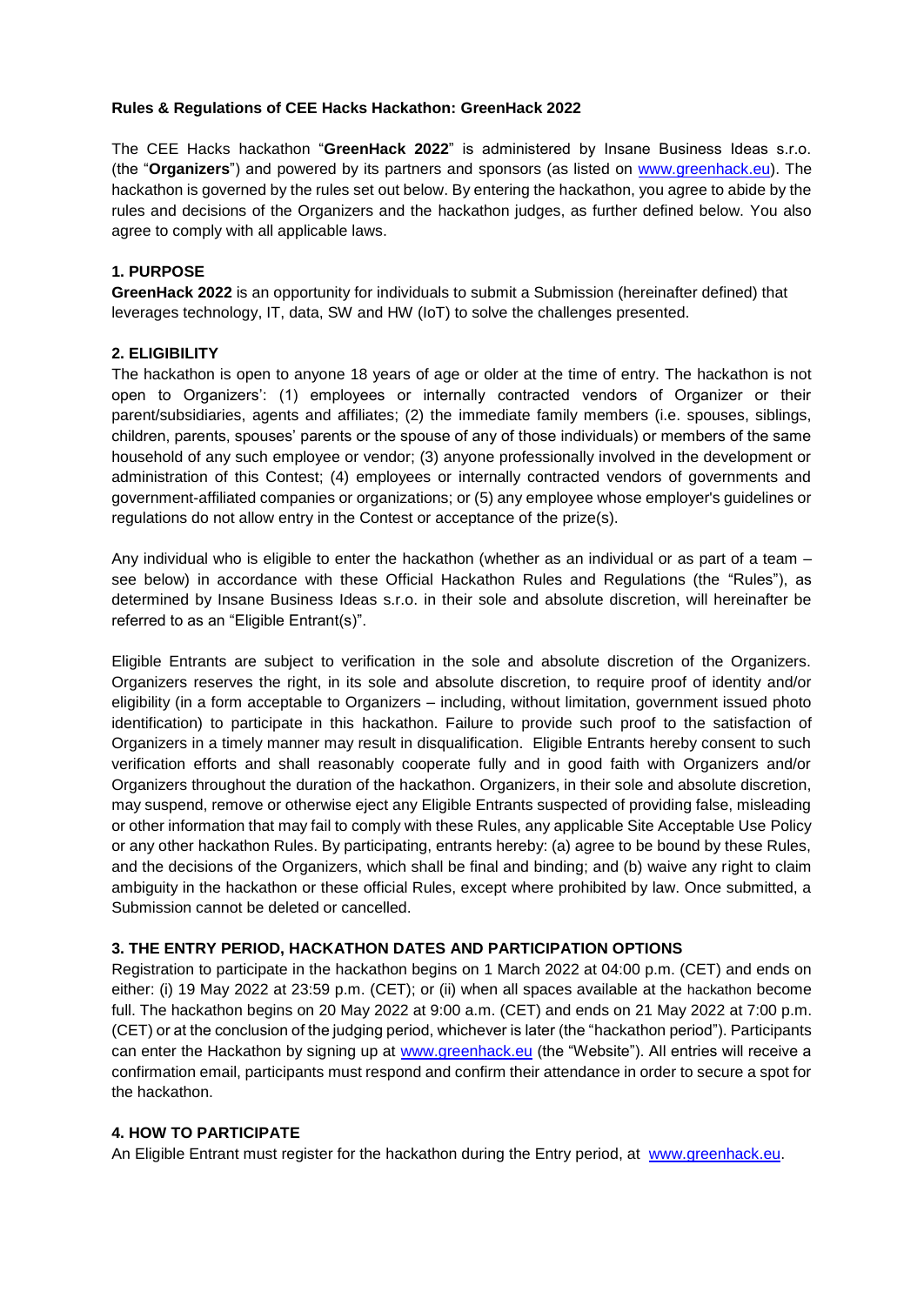## **5. TEAMS**

Participants must apply either (i) as a team of two (2) to five (5) members; or (ii) as a single person that will be allocated a team at the hackathon with each participant meeting the requirements of an Eligible Entrant and being registered to participate in the event. For greater certainty, individuals may not work on multiple teams. If it is discovered that an Eligible Entrant is found to have participated more than once, then (in the sole and absolute discretion of the Organizers) he/she, the team(s) and all the Eligible Entrants participated with may be disqualified from the hackathon and corresponding Submissions (as set out below) may be subject to disqualification.

# **6. HACKATHON DETAILS**

During the hackathon period, all Eligible Entrants participating will be required to create and demonstrate a Submission (Submission Requirements listed below).

Participants may begin working on their Submissions at 11:00 a.m. (CET) on Friday, 20 May 2022. They may continue working on their Submissions until 2:00 p.m. (CET) on Saturday, 21 May 2022.

All Eligible Entrants will be required to provide their own computer and any other equipment required to develop a Submission.

# **7. SUBMISSION REQUIREMENTS**

BY COMPLETING AND DEMONSTRATING A SUBMISSION, EACH ELIGIBLE ENTRANT AGREES THAT THE SUBMISSION (AND EACH INDIVIDUAL COMPONENT THEREOF) COMPLIES WITH ALL CONDITIONS STATED IN THESE RULES AND REGULATIONS. THE ORGANIZERS, PARTNERS, OR ANY OF THEIR RESPECTIVE OFFICERS, DIRECTORS, EMPLOYEES OR AGENTS (COLLECTIVELY THE "RELEASED PARTIES") WILL BEAR NO LEGAL LIABILITY REGARDING THE USE OF ANY SUBMISSION BY THE ORGANIZERS (OR ANY OTHER ENTITY). THE RELEASED PARTIES SHALL BE HELD HARMLESS BY EACH ELIGIBLE ENTRANT IN THE EVENT IT IS SUBSEQUENTLY DISCOVERED THAT HE/SHE OR THE TEAM HAS DEPARTED FROM OR NOT FULLY COMPLIED WITH ANY OF THESE RULES AND REGULATIONS.

Submissions must never have been previously published, exhibited publicly, or selected as a winner in any other contest. All proprietary code used in the Submissions must be developed during the hackathon period. To be eligible for entry in this hackathon, a Submission must meet the following specific requirements:

- − submitted vi[a](http://www.ceehacks.com/) InnoPowerMe platform available at [www.submissions.greenhack.eu](http://www.submissions.greenhack.eu/) (available when the hackathon starts) or via other channel specified by the organizers at the hackathon
- − acceptable submission types: Functioning Prototype in the form of a .zip file, web site or mobile application demo or other hardware or software together with filled form available at [www.submissions.greenhack.eu](http://www.submissions.greenhack.eu/) (available when the hackathon starts).
- − Use a code repository and data provided by the Organizers if available
- − Publicly available API may be used at the hackathon and its use may be required to be documented by the organizers

By participating at the hackathon, each participant agrees to be legally bound by these Rules and by the interpretation of these Rules by the Organizers, and further warrants and represents that his/her team's

### **Submission:**

is original to at least one of the team members and at least one of the team members has obtained all necessary rights in and to the Submission (and all components thereof) to enter the hackathon;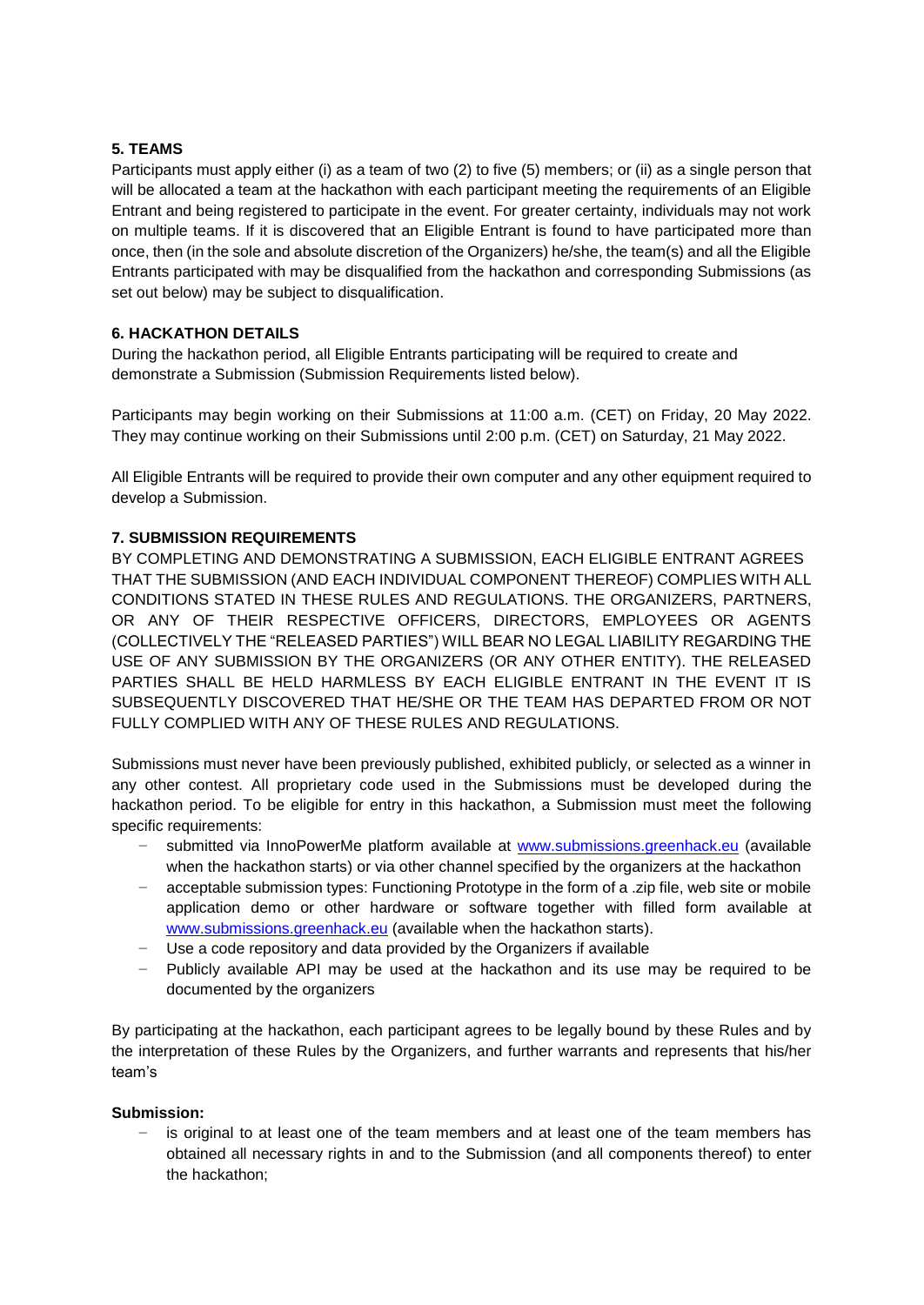- − does not violate any law, statute, ordinance or regulation;
- − does not contain any reference to or likeness of any identifiable third parties, unless consent has been obtained from all such individuals and their parent/legal guardian if they are under the age of majority in their jurisdiction of residence (note: if consent cannot be obtained for an individual appearing in the Submission, then his/her face must be blurred out and voice (if applicable) must be altered so as to be unrecognizable);
- will not give rise to any claims of intellectual property infringement, invasion of privacy or publicity, or infringe on any rights and/or interests of any third party, or give rise to any claims for payment whatsoever; and
- is not defamatory, trade libelous, pornographic or obscene, and does not violate any laws relating to hate speech, and further that it will not contain, depict, include or involve, without limitation, any of the following: nudity; alcohol/drug consumption or smoking; explicit or graphic sexual activity, or sexual innuendo; crude, vulgar or offensive language and/or symbols; derogatory characterizations of any ethnic, racial, sexual or religious groups; content that endorses, condones and/or discusses any illegal, inappropriate or risky behavior or conduct; personal information of individuals, including, without limitation, names, telephone numbers and addresses (physical or electronic); commercial messages, comparisons or solicitations for products or services; any identifiable third party products, trademarks, brands and/or logos (note: if the necessary consents cannot be obtained, then all identifiable third party products, trademarks, brands and/or logos must be blurred out so as to be unrecognizable); conduct or other activities in violation of these Rules; and/or any other content that is or could be considered inappropriate, unsuitable or offensive, all as determined by the Organizers in their sole and absolute discretion. Submissions must be submitted in English.

### **8. INTELLECTUAL PROPERTY**

By providing the Submission to the Organizers in connection with the hackathon, each Eligible Entrant shall retain all right, title and interest (including copyright) in and to the Submission, and shall grant to the Organizers a worldwide, gratuitous, irrevocable, and non-exclusive license to copy, use, modify, reproduce, display, adapt and transmit the Submission for use in their business activities including all media now known or hereafter devised in perpetuity beginning on the date of submission, in connection with the administration, promotion and exploitation of the hackathon, and for the purposes of marketing, advertising or promoting any of the Organizers and Partners, as well as developing their products or services.

The Eligible Entrant hereby confirms that the Submission is an original work, solely created by the Eligible Entrant (or the team, if applicable), and that no third party participated as an author, co-author, photographer or otherwise in the creation of the Submission or any part thereof. Organizers assume no responsibility for any claims of infringement of rights to copyright, privacy and/or personality, and all such liability shall remain with the Eligible Entrant and/or team. Organizers reserve the right to exclude any Submission on the basis of concerns relating to the rights of third parties, including but not limited to privacy, copyright, defamation, rights of personality, obscenity or hate speech, as determined by Organizers in their sole discretion.

#### **9. SUBMISSIONS PREVIEWED ON WEBSITE**

Organizers may, in their sole and absolute discretion, choose to display certain Submissions or parts thereof on the GreenHack 2022 website [\(www.greenhack.eu\)](https://www.greenhack.eu/) or any of the partners websites. For greater certainty, the fact that a Submission has (or has not) been displayed on these or other websites will NOT impact the winner selection process (selection process set out below).

#### **10. PRIZES**

First Prize: One (1) First Prize consisting of the equivalent of CZK 60,000. Second Prize: One (1) Second Prize consisting of the equivalent of CZK 36,000. Third Prize: One (1) Third Prize consisting of the equivalent of CZK 24,000.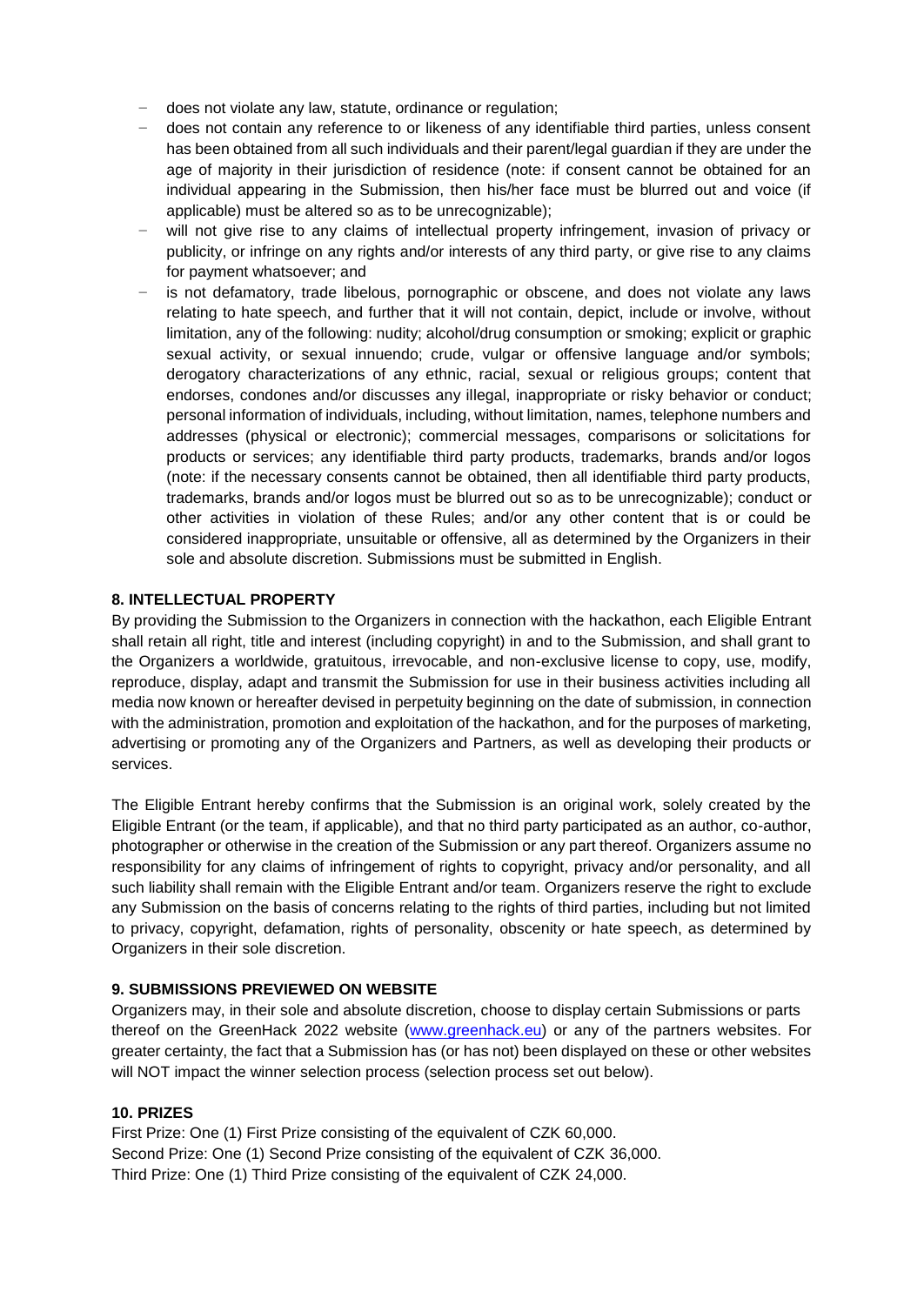Organizers may award other prizes based on partner agreements.

Partner Prize: Unspecified number of partner cash or non-cash prizes will be available for specific challenges. Limit one (1) prize per Eligible Entrant or team. The approximate retail values are subject to change based on current market conditions at the time of prize fulfillment. Winners are not entitled to any surplus between actual retail value (ARV) of prize and stated ARV and any difference between stated ARV and actual value of the prize will not be awarded. No substitution, assignment, transfer, or cash redemption of any prize is allowed by Winner. Organizer reserves the right to substitute a prize with another prize of equal or greater value should the advertised prize become unavailable for any reason. If applicable, prizes may be awarded in the form of voucher(s), coupon(s) and/or gift card(s) in Organizer's sole discretion. If a potential winner is unable to participate in or accept the prize or any portion of the prize or any reason, Organizer shall have no further obligation to such potential winner. Neither Organizer nor any of its prize suppliers will replace any lost or stolen prizes, cards or certificates after being awarded to winners. In no event will Organizer be responsible for awarding more than the stated number of prizes. Winners will be notified by phone, mail and/or email, at Organizer's discretion. Organizer's decision will be final in all matters.

# **11. WINNER SELECTION PROCESS**

- − A panel of judges appointed by the Organizers (the "Judges") will be in charge of reviewing all Submissions.
- − Submissions deemed eligible based on the hackathon theme and challenges.
- − Each Submission will be judged by at least 5 judges.
- − Judges will evaluate all Submissions using judging criteria under Section 12.
- − Partners may award Prizes at their absolute discretion to any number of teams regardless of the voting by Judges.

### **12. JUDGING CRITERIA**

- − Functionality
- − Innovation
- − Business Potential

### **13. CONDUCT**

By registering and participating in the hackathon, you agree to comply with the hackathon Code of Conduct, as well as any other rules, restrictions, or instructions provided by the hackathon staff. You acknowledge that failure to comply with any of the above may result in your immediate disqualification from the hackathon and removal from the hackathon venue. Use of any automated entry device or software is prohibited. Creation or use of multiple accounts for registration or participation in the hackathon is prohibited. To the extent the hackathon uses or requires functionality of any third party website (e.g., social media sites or platforms that enable broad communications, collaboration and/or posting of videos), you understand that the hackathon is not sponsored by such third parties, and further agree to follow the policies on such website(s), as applicable. Organizers reserve the right to disqualify any entrant they find to be tampering with the entry process or the operation of the hackathon or violating these rules and regulations, or otherwise acts in an uncooperative, unsportsmanlike, disruptive, abusive, or threatening manner; and Organizers reserve the right to cancel the hackathon should it suspect fraud or for reasons out of the control of Organizers. Any attempt to deliberately damage the Website or any other website affiliated with the hackathon, or the Organizers, to undermine the legitimate operation of this hackathon, or to abuse, threaten or harass any Participants or hackathon staff may constitute a violation of criminal and civil laws and should such an attempt be made, the Organizers may disqualify you, may ban you from participating in any future hackathons or similar events, and reserve the right to seek remedies and damages to the fullest extent permitted by law.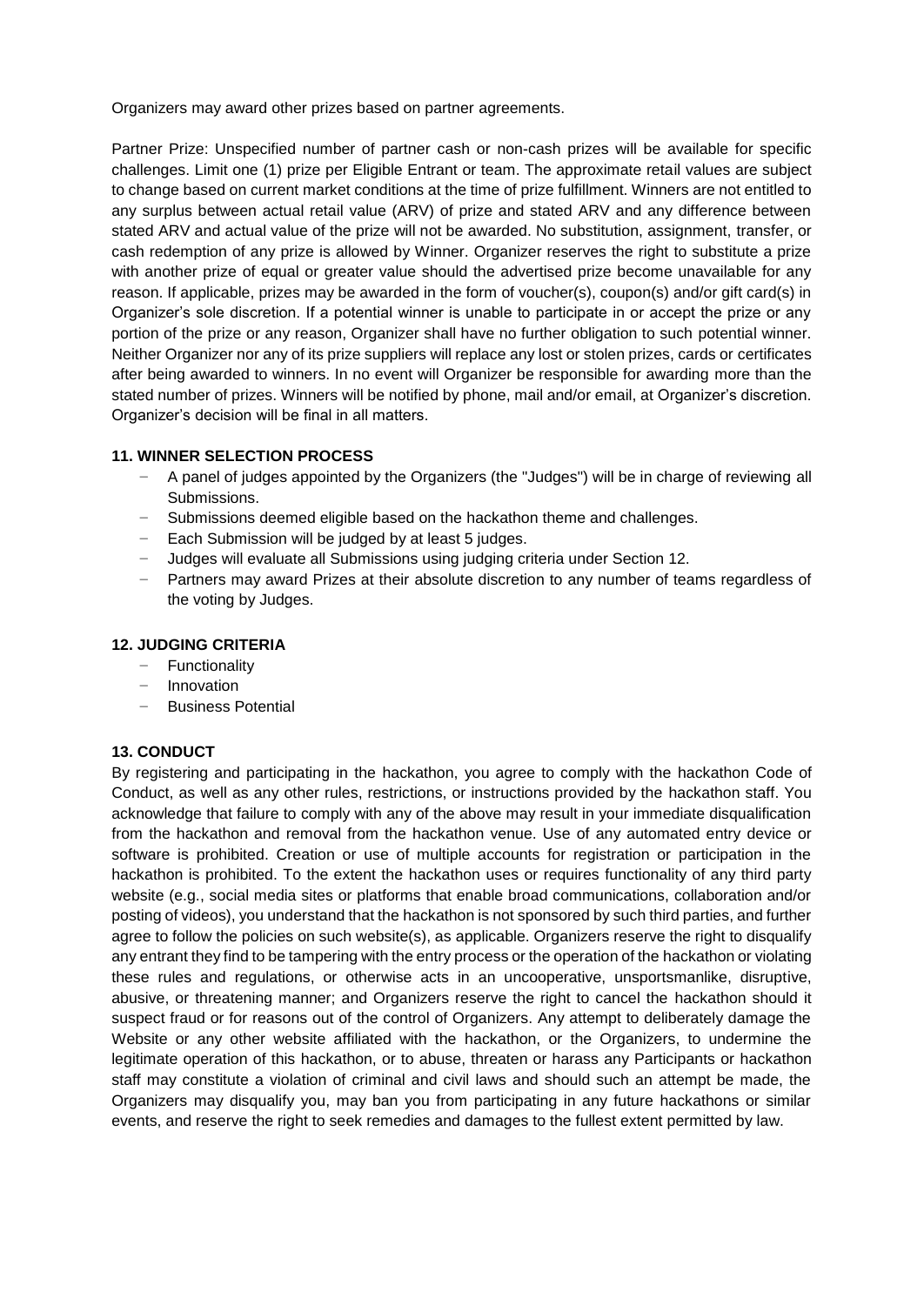# **14. GENERAL CONDITIONS**

By entering the hackathon, each Eligible Entrant agrees to the use of his/her Submission, along with his/her name, address, voice, statements about the hackathon and/or photograph or other likeness without further notice or compensation, in any publicity or advertising carried out by the Organizers in any manner whatsoever, including print, broadcast or the internet.

In consideration of being selected to participate in the hackathon, and agreeing to so participate, each Eligible Entrant further grants to the Organizers and Partners the right to record and/or photograph himself / herself during the hackathon period and the right to use any such recordings and photographs, without further notice or compensation in any publicity or advertisement carried out by the Organizers and Partners in any manner whatsoever, including print, broadcast or the internet.

Following the hackathon period, Organizers shall not be required to retain records of any Submissions. The Released Parties will not be liable for: (i) any failure of the Website before, during or after the hackathon period; (ii) for any technical malfunction or other problems relating to the telephone network or lines, computer on-line systems, servers, access providers, computer equipment or software; (iii) the failure of any entry to be received for any reason, including, but not limited to, technical problems or traffic congestion on the internet or at any website or for any entry to be deemed inadmissible during Phase 1; (iv) any injury or damage to an Eligible Entrant's or any other person's computer related to or resulting from participating or downloading any material in the hackathon; (v) any illness, injury, sleep deprivation, stress related illness/injury or any other illness/injury of any kind claimed to be caused by or related to an Entrants entry or participation in this hackathon; (vi) any combination of the above; and/or (vii) any direct, indirect, incidental, consequential or punitive damages to persons, including without limitation, disability or death. Without limiting the foregoing, everything on the Website and in connection with the hackathon is provided "AS IS" without warranty of any kind, either express or implied, including but not limited to, the implied warranties of merchantability, fitness for a particular purpose and non-infringement. Some jurisdictions may not allow the limitations or exclusion of liability for incidental or consequential damages or exclusion of implied warranties, in which case such limitation or exclusion shall apply only to the extent permitted by the law in the relevant jurisdiction. All costs and expenses, including support services, not specifically listed above as part of the prize, are solely the winner's responsibility.

BY ENTERING THE HACKATHON, EACH ELIGIBLE ENTRANT HEREBY RELEASES AND AGREES TO INDEMNIFY AND HOLD HARMLESS THE RELEASED PARTIES FROM ANY AND ALL DAMAGES (INCLUDING DIRECT, INDIRECT, INCIDENTAL, CONSEQUENTIAL OR PUNITIVE DAMAGES TO PERSONS, INCLUDING WITHOUT LIMITATION DISABILITY OR DEATH), INJURIES, CLAIMS, CAUSES OF ACTIONS, LIABILITY OR LOSSES OF ANY KIND (INCLUDING ACTUAL LEGAL FEES AND EXPENSES), KNOWN OR UNKNOWN, ABSOLUTE OR CONTINGENT, NOW OR IN THE FUTURE ARISING FROM OR RELATED TO: (A) FAILURE BY THE ELIGIBLE ENTRANT TO COMPLY WITH ANY OF THESE RULES; (B) ANY MISREPRESENTATION MADE BY AN ELIGIBLE ENTRANT UNDER THESE RULES OR OTHERWISE TO ANY OF THE RELEASED PARTIES IN REGARDS TO THE HACKATHON; (C) PARTICIPATION BY THE ELIGIBLE ENTRANT IN THE HACKATHON; (D) RECEIPT, USE OR REDEMPTION OF ANY PRIZE BY THE ELIGIBLE ENTRANT, OR HIS/HER INABILITY TO RECEIVE, USE OR REDEEM ANY PRIZE; (E) ANY CLAIMS BASED ON PUBLICITY RIGHTS, DEFAMATION, INVASION OF PRIVACY, COPYRIGHT INFRINGEMENT, TRADEMARK INFRINGEMENT OR ANY OTHER INTELLECTUAL PROPERTY RELATED CAUSE OF ACTION.

The Organizers reserve the right to withdraw, suspend or amend this hackathon in any way, in the event of any error, technical problem, computer virus, bugs, tampering, unauthorized intervention, fraud, technical failure or any other cause beyond the reasonable control of the Organizers that interferes with the proper conduct of this hackathon as contemplated by these Rules. Any attempt to deliberately damage the Website or any website or to undermine the legitimate operation of this hackathon is a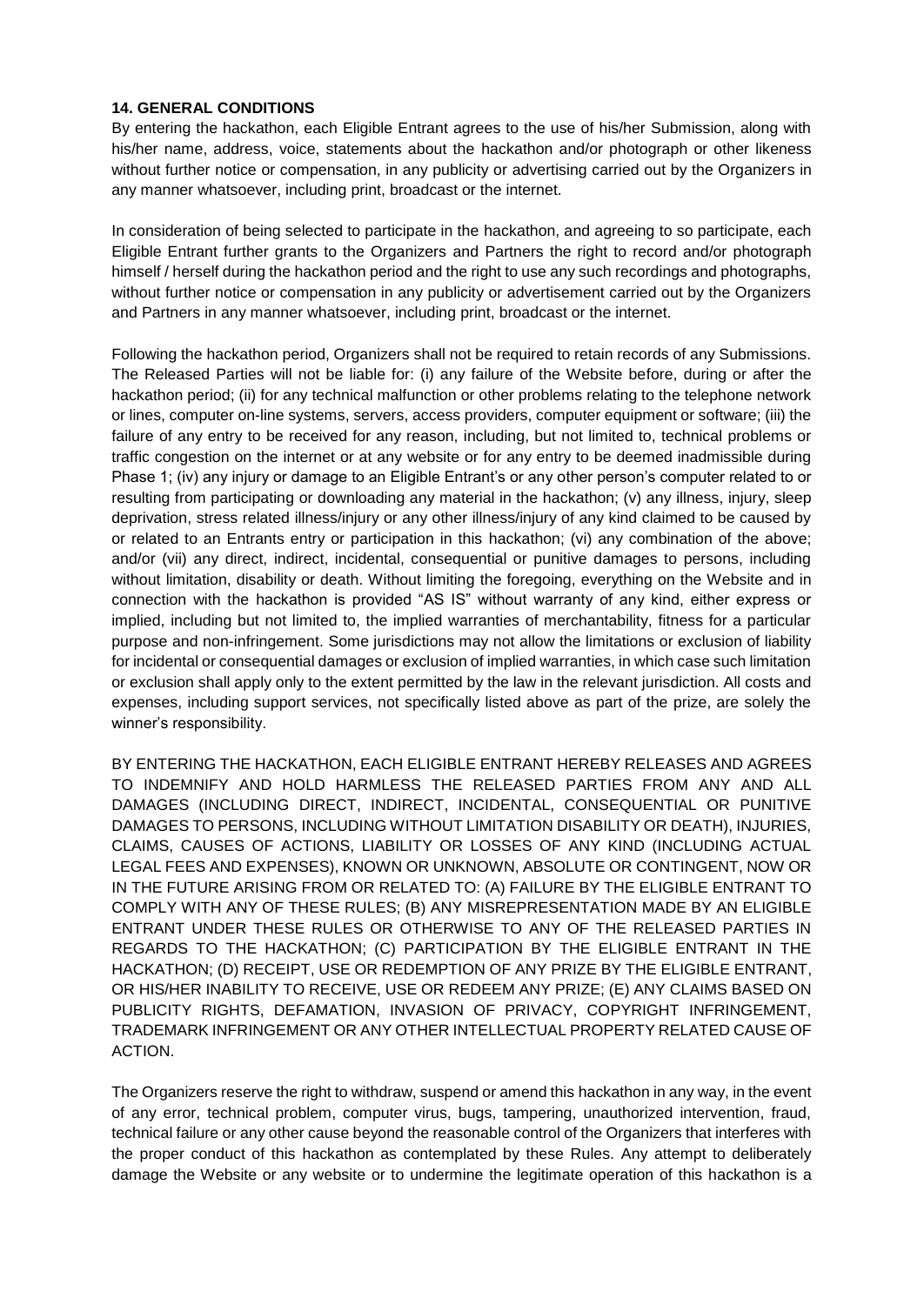violation of criminal and civil laws and should such an attempt be made, the Organizers reserve the right to seek remedies and damages to the fullest extent permitted by law. The Organizers reserve the right to cancel, amend or suspend this hackathon, or to amend these Rules, without prior notice or obligation, in the event of any accident, printing, administrative, or other error of any kind, or for any other reason. The Organizers also reserve the right to withdraw, suspend or disqualify any hackathon participant at their absolute discretion. The decisions of the Organizers with respect to all aspects of this hackathon are final and binding on all entrants without right of appeal, including, without limitation, any decisions regarding the eligibility/disqualification of Eligible Entrants and/or Submissions. All issues and questions concerning the construction, validity, interpretation and enforceability of the hackathon Rules or the rights and obligations as between the Eligible Entrant and the Organizers in connection with the hackathon shall be governed by and construed in accordance with the laws of the Czech Republic. The Organizers reserve the right, in their sole and absolute discretion, and without prior notice, to adjust any of the dates and/or time frames stipulated in these Rules, to the extent necessary, for purposes of verifying compliance by any Eligible Entrant or Submission with these Rules, or as a result of technical problems, or in light of any other circumstances which, in the opinion of the Organizers, in their sole and absolute discretion, affect the proper administration of the hackathon as contemplated in these Rules. The Organizers further reserve the right, in their sole and absolute discretion, and without prior notice, to terminate or cancel the hackathon or any part thereof. In the event of a dispute as to the source of any Submission, the authorized account holder of the email address used to enter will be deemed to be the person making the Submission. The authorized "account holder" is the natural person assigned an email address by an Internet access provider, online service provider or other organization responsible for assigning email addresses for the domain associated with the submitted address. All entrants are solely responsible for compliance with any applicable laws, rules and regulations, contractual limitations and/or office or company policies, if any, regarding entrant's participation in trade promotions or acceptance of promotional prizes; and by entering the hackathon, entrant confirms that he or she is not in violation of any of the foregoing and has obtained the consent of his or her employer to participate, if applicable. If an entrant is not permitted to accept any received prize, then the entrant may return such prize to Organizers; and Organizers will refund the cost of shipment, as appropriate. Organizers are not responsible for: (a) lost, late, misdirected, undeliverable, incomplete or indecipherable entries due to system errors or failures, or faulty transmissions or other telecommunications malfunctions and/or entries; (b) technical failures of any kind; (c) failures of any of the equipment or programming associated with or utilized in the hackathon; (d) unauthorized human and/or mechanical intervention in any part of the submission process or the hackathon administration; (e) technical or human error which may occur in the administration of the hackathon or the processing of entries; or (f) other factors beyond Organizers' reasonable control. Organizers are not responsible for injury or damage to any entrant's or any other person's computer related to or resulting from participating in the hackathon. If for any reason the hackathon is not capable of running as planned by Organizers, including infection by computer virus, bugs, tampering, unauthorized intervention, fraud, technical failures, or any other causes which, in Organizers' sole determination, corrupts or affects the administration, security, fairness, integrity, or proper conduct of the hackathon, Organizers reserve the right in their sole discretion to cancel, terminate, modify or suspend the hackathon. Organizers shall not be liable to any entrant or other person for failure to supply any prize or any part thereof, by reason of the prize becoming, for reasons beyond the reasonable control of Organizers, unavailable or impracticable to award, or for any force majeure event, technical or equipment failure, terrorist acts, labor dispute, or act/omission of any kind (whether legal or illegal), transportation interruption, civil disturbance, or any other cause similar or dissimilar beyond Organizers' control.

#### **15. TAX CONSIDERATIONS**

Each winner will be solely responsible for any local, country or any other applicable taxes, and any other costs, expenses and fees in connection with the prize.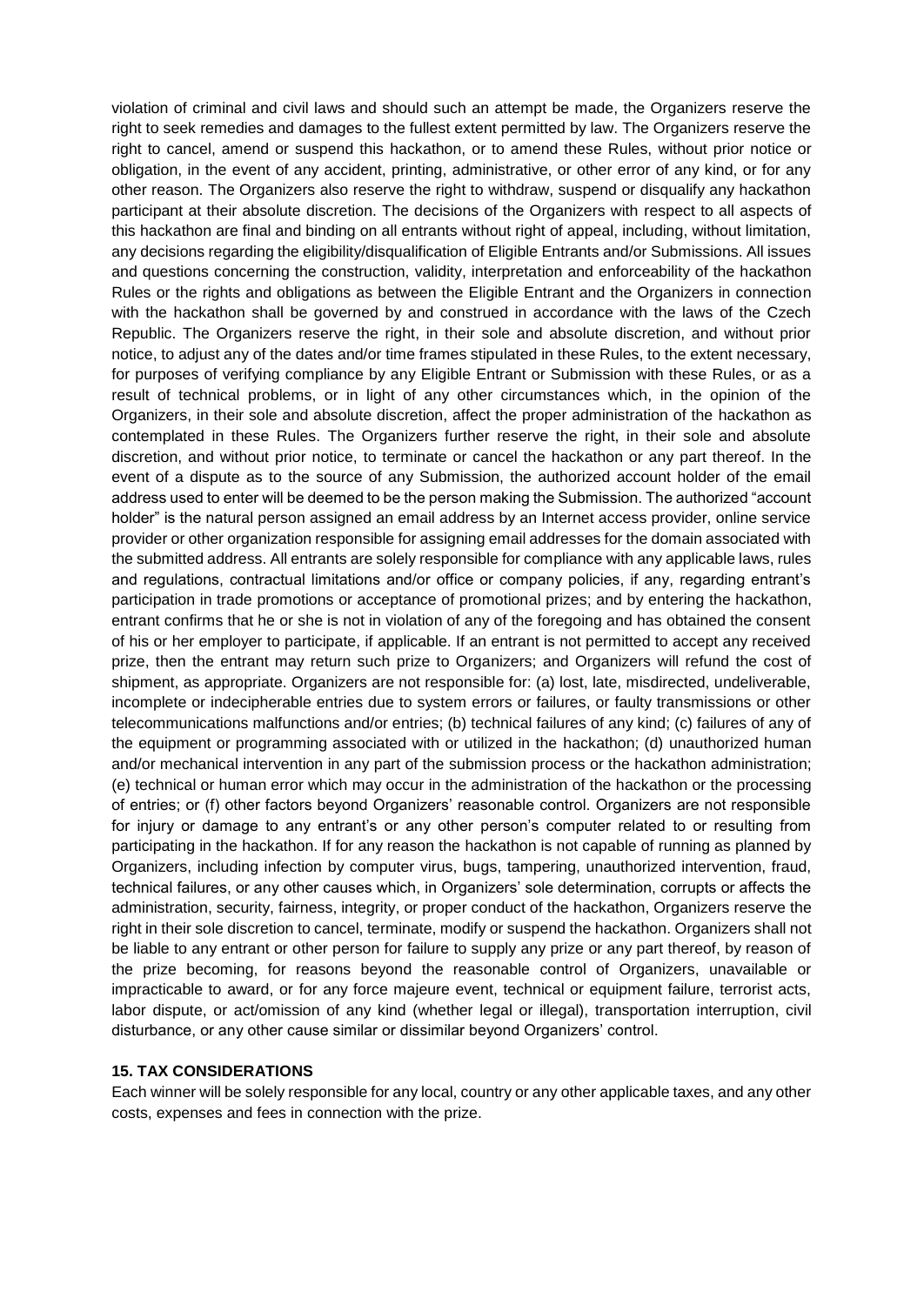# **16. PRIVACY POLICY AND CONSENT TO PROCESSING OF PERSONAL DATA**

All Hackathon participants give free and informed consent to the Organizers for the purpose of organizing the event GreenHack 2022 on 20–21 May 2022 to collect, process, store and share their personal data to the extend, under conditions and for the purposes given below in the section A. (hereafter all collectively as "personal data").

You declare that this consent is given as an expression of your free will, without any reservations or duress. You understand that signing this consent is not a precondition to your participating in Hackathon. Nonetheless, your participation in Hackathon would not be possible without you disclosing your identity to the Company for the purpose of organizing the Hackathon. Should you wish the Controller not to process, store and share your personal data please contact the Controller. See the section E below to know your rights and ways how they can be guaranteed.

The consent during the hackathon will be given to: Insane Business Ideas s.r.o., Identification Number 24818607, with registered seat at Všehrdova 437/15, Malá Strana (Praha 1), 118 00 Prague, Czech Republic. Contact e-mail: petr(at)inbui.com & tomas(at)inbui.com (hereafter only as "Controller").

# **A. Description of categories of data that Controller is processing about hackathon participants, together with the purposes for the processing of personal data**.

The Controller will be processing your following personal data:

A) As part of the registration process:

- − Name and surname
	- − Date of birth and age
	- − E-mail
	- − Nationality
	- − Level of education
	- − Level of programming skills & work experience

B) During Hackathon:

- − Your results and performance during the events held by the Controller
- − Photography taken during the events held by the Controller

This data shall be processed for the following purposes:

- − Organization of Hackathon (processing personal data A) as specified above)
- − Organizing and publishing results of events held by the Controller where you shall participate in the future (personal data B) as specified above)
- − Sending of information about future events held by the Controller and persons associated with him (processing personal data  $A$ ) + B) as specified above)
- − Transfer to persons that are Partners or Sponsors of events held by the Controller for the purpose of commercial use of sending of job vacancies announcements of the Partners or Sponsors, offers of other services of the Partners or Organizers and offer of events organized by the Partners or Organizers. (processing personal data A) + B) as specified above).

Your consent is not a precondition to your future participation in events held by the Controller; nonetheless, without granting the consent, the Controller shall not be authorized to send information to you about future events. See the section E below to know your rights and ways how they can be guaranteed.

### **B. Period for which the consent is granted**

Information about the time period for the erasure of the categories of data. The consent is given for a period of 10 years, starting from the date of giving the consent. Data processed as based on your consent shall be erased as soon as they are no longer needed for the given purpose, by the latest when the consent expires or is withdrawn.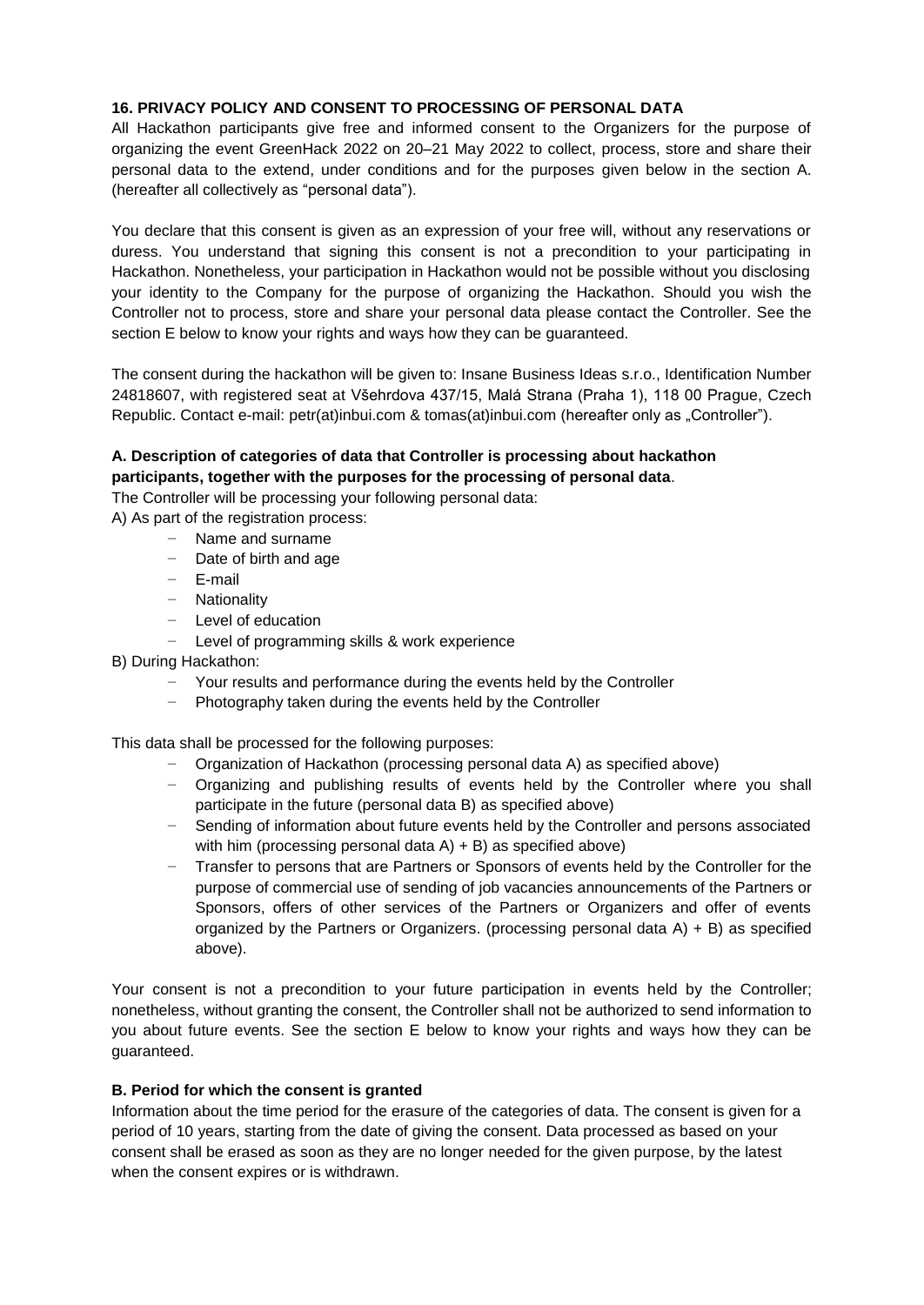# **C. Data protection officer contact information**

The data protection officer was not designated since the Controller is not obliged to do so. Should you have any objections, please contact the event manager at petr(at)inbui.com

### **D. Description of categories of recipients to whom your personal data may be transferred**, **including transfer to third countries or to international bodies**

By granting our consent you agree that your personal data might be transferred to the Partners, Sponsors as well as to persons cooperating with the Controller. These persons are obliged, based on a contractual liability to the Controller, to fulfill a duty to protect the data. All personal data can be transferred to providers of postal, legal, and accounting services, that are obliged, based on a contractual liability to the Controller, to fulfill a duty to protect the data. Personal data shall not be transferred to third countries or to international bodies.

### **E. Information about your rights**

- The Controller shall provide upon your request information about measures taken according to sections 15-22 of the Regulation, without undue delay, and in all cases within a period of one month from receipt of your request.
- You have the right to request the right to access the data that is being processed about you, ask for a correction of possible inaccuracies, as well as the erasure of the data (right to be forgotten) or restriction of processing, as well as raise objection against the processing in any time and without giving a reason. You have a right to obtain a certification whether your data is or is not being processed by the Controller. These rights shall be exercised by sending an e-mail or a letter to the address of the Controller given above.
- You have the right to access the personal data concerning you, which you have provided to a controller, in a structured, commonly used and machine-readable format and have the right to transmit those data to another controller without hindrance from the controller to which the personal data have been provided. These rights shall be exercised by sending an e-mail or a letter to the address of the Controller given above.
- You have the right to revoke your consent anytime by sending an e-mail or a letter to the address of the Controller given above.
- − You have the right to complain anytime at the relevant controlling office against all actions of the Controller.
- The Controller does not use your data for automated individual decision-making, including profiling. The rights given above can be exercised through the Controller.

# **F. Description of technical and organizational measures taken by the Controller for protection of your personal data:**

- − Protection against unauthorized access to the data. Access to the discs and files containing your data is protected by the Controller namely as follows. Discs and files containing data are located in a lockable room of the Controller. Entry into that room is granted only to authorized persons. Other persons are allowed to enter only when accompanied by authorized persons. Software access is protected by username and password.
- − Protection about unauthorized reading, copying, transfer, editing, and erasure of your data. Software access to your data is protected by username and password. The system of the Controller takes note of all access to individual data. Authorized persons are trained in data protection; any additional training will be recorded. Additional controls are executed of the setup of the system, as well as of adhering to the rules here established.
- Protection against a breach from the outside. The software of the Controller is connected to the Internet. Measures in a form of firewall, login and password protection, HTTPS protocol access, and measures by the web service provider are in effect. Additional controls are executed by persons authorized by the Controller.